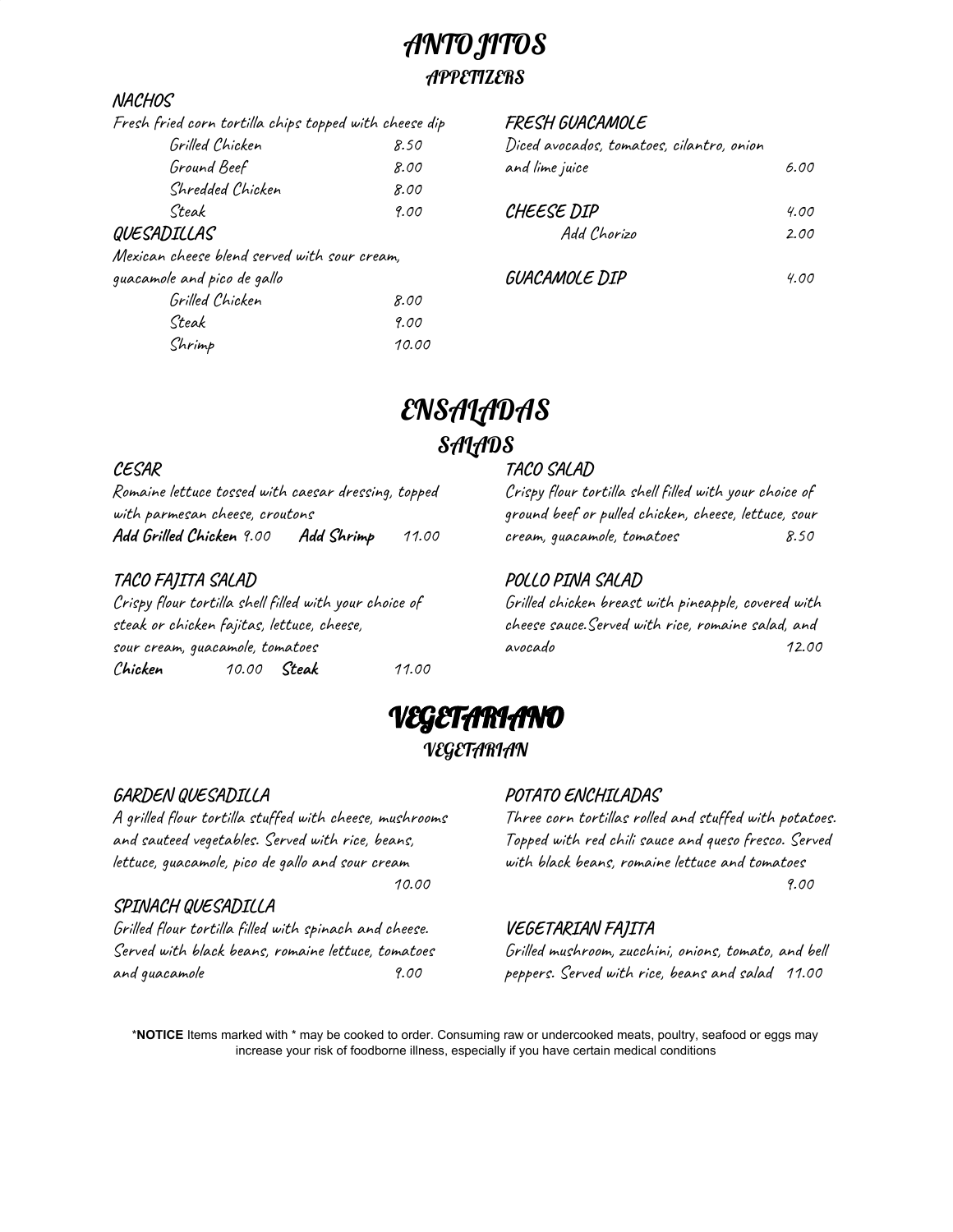# **BURRITOS**

### **CALIFORNIA**

Flour tortilla with rice, pinto beans, lettuce, sour cream, pico de gallo, cheese, choice of meat Smothered with cheese sauce **Grilled Chicken** 10.00 **Steak** 11.50 **Carnitas** 11.00

# **BURRITO CLÁSICO**

Flour tortilla stuffed with your choice of ground beef or pulled chicken. Topped with mild red sauce, cheese, lettuce, sour cream, tomato Served with rice and beans 9.50

# **BURRITO FAJITA**

Flour tortilla stuffed with your choice of fajitas. Served with rice, beans, cheese, lettuce, sour cream, pico de gallo, guacamole **Chicken** 10.00 **Steak** 11.00

# **BURRITO LA CAÑADA**

Grilled chicken and mushrooms, with cheese, rice, beans, hot sauce. Smothered with cheese sauce and enchilada sauce 11.00

# **CHEESE STEAK**

Two steak burritos smothered with cheese sauce and served with rice, lettuce, tomato, and cheese 11.00

### **BURRITO HIDALGO**

Served in a bowl. White rice, romaine lettuce mix, south-western style corn mix, sour cream, queso fresco, roasted salsa on the side and your choice of meat

| Grilled Chicken | 9.00  |
|-----------------|-------|
| Steak           | 10.00 |
| Carnitas        | 10.00 |

# **ENCHILADAS**

# **SEAFOOD ENCHILADAS**

| Two flour tortillas stuffed with shrimp, crab, pico de |       |
|--------------------------------------------------------|-------|
| gallo.Topped with creamy spinach cheese sauce, sour    |       |
| cream, avocado.                                        |       |
| Served with rice and beans                             | 12.00 |

# **ENCHILADAS SUIZAS**

Two corn tortillas stuffed with your choice of beef, chicken, or cheese, topped with green chilli sauce, sour cream, avocado. Served with rice and beans. 9.00

# **ENCHILADAS HIDALGO**

One beef, one chicken, one refried bean , and one cheese enchilada. Topped with red enchilada sauce cheese, lettuce, sour cream, tomato 10.00

# **ENCHILADAS POBLANAS**

Two corn tortillas stuffed with cheese. Topped with mole sauce and pork. Served with rice, lettuce, tomato, and cheese 11.00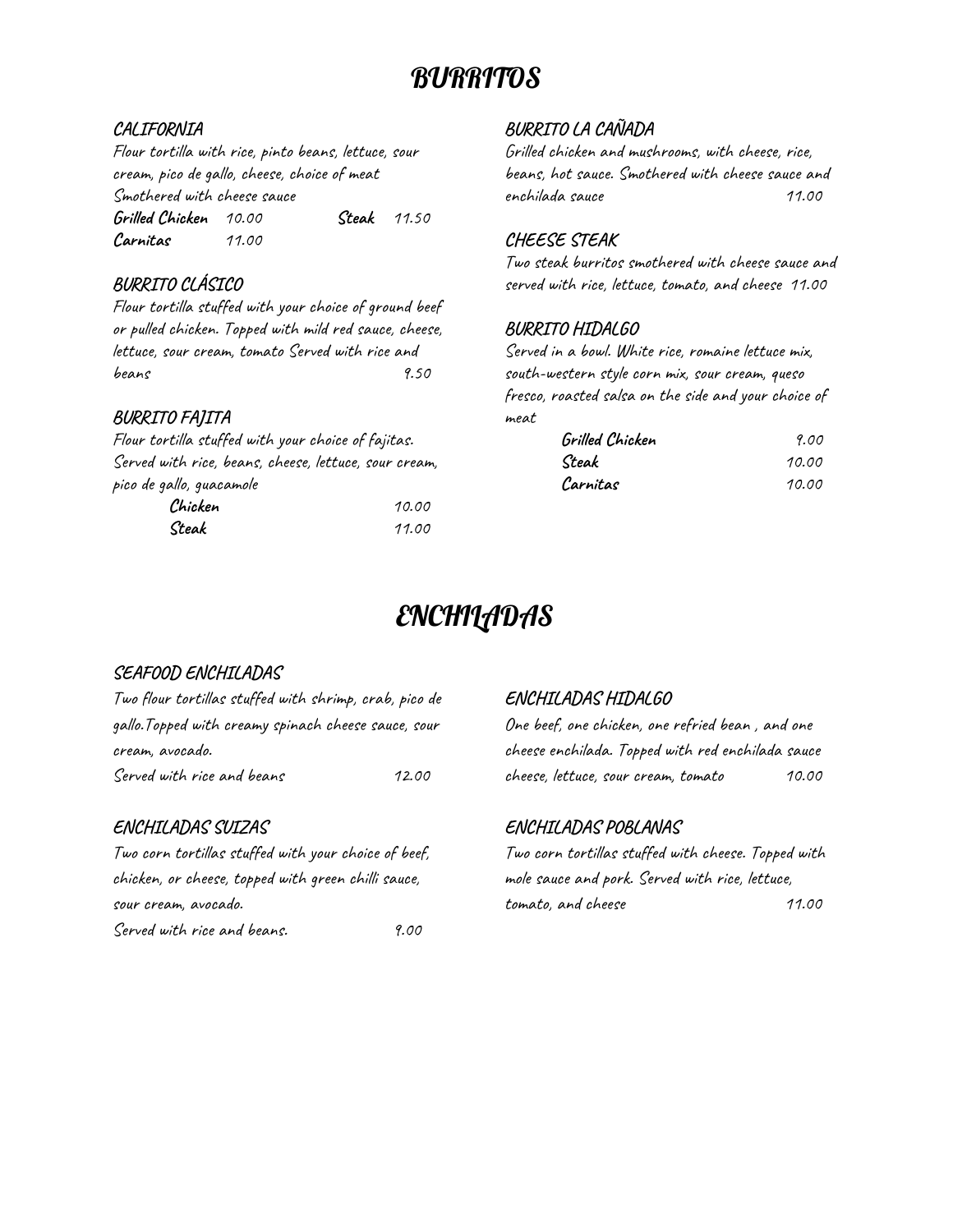MARISCOS

### SEAFOOD

#### **FISH TACOS**

Two grilled tilapia, pico de gallo, lettuce, cheese. Served with rice and beans 10.00

#### **SHRIMP TACOS**

Two grilled shrimp, sweet onions, red peppers, topped with cilantro, queso fresco. Served with rice and beans 12.00

### **A LA DIABLA SHRIMP**

Sauteed shrimp with mushrooms, simmered in salsa. Served with rice, beans and tortillas 13.00

### **AL MOJO DE AJO SHRIMP**

Sauteed shrimp with mushrooms, onion, garlic. Served with white rice and fresh salad 13.00

### **CHIPOTLE SHRIMP**

Sauteed shrimp with mushrooms, chipotle cream sauce. Served with rice, beans and tortillas 13.00

#### **MEXICAN SHRIMP COCKTAIL**

Steamed shrimp served in a cool and sweet tomato sauce, pico de gallo, diced avocado. Served with saltine crackers 12.00

### **FIESTA TILAPIA**

Grilled tilapia fillet served over sauteed vegetables. Served with rice and beans 11.00

### **CHIPOTLE TILAPIA**

Grilled tilapia fillet topped with sauteed shrimp & crab in our chipotle cream sauce. Served with white rice and fresh salad 15.00

### **FRIED MOJARRA**

Whole fried tilapia. Served with white rice and fresh salad 13.00

### **SHRIMP CEVICHE**

Citrus marinated shrimp mixed with diced tomato, cucumber, onion, cilantro. Topped with avocado slices. Served with tostadas and saltine crackers 13.00

### **FISH CEVICHE**

Citrus marinated basa fillet mixed with diced tomato, onion, cilantro, shredded carrot. Topped with avocado slices. Served with tostadas and saltine crackers

11.00

**SEAFOOD CHIMICHANGA-** Flour tortilla stuffed with shrimp, crab meat, cooked with pico de gallo, deep-fried to a golden brown. Covered in cheese sauce with lettuce, sour cream, guacamole, and pico de gallo. Served with rice and beans 12.00

# SMPS

### **CALDO DE MARISCOS**

Shrimp, octopus and seafood mix cooked in a light tomato based broth. Served with bread 13.00

### **CALDO DE CAMARON** Shrimp cooked in a light broth with potatoes and carrots. Served with bread 12.00

#### **TORTILLA SOUP**

Grilled chicken in a red tomato broth with zucchini, onion and tomatoes. Served with fried slices of tortilla and pico de gallo 11.00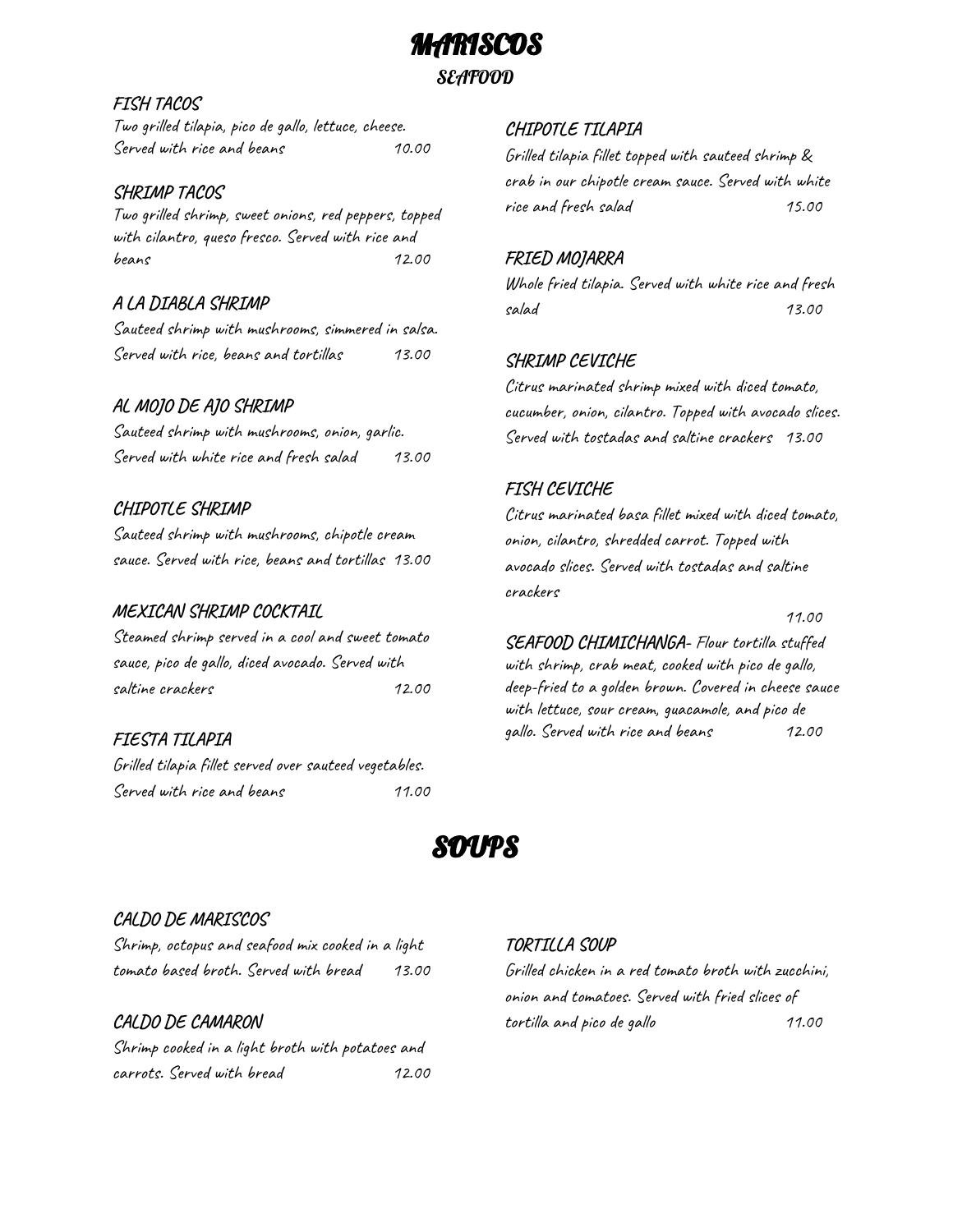# Fajitas

Fajitas are prepared on a sizzling platter with grilled peppers, onions, tomatoes. Served with rice, beans, three tortillas, lettuce, pico de gallo, guacamole, sour cream.

| STEAK   | 13.00 | CHICKEN & SHRIMP        | 13.00 |
|---------|-------|-------------------------|-------|
| SHRIMP  | 14.00 | STEAK & SHRIMP          | 14.00 |
| CHICKEN | 11.00 | STEAK, CHICKEN & SHRIMP | 14.00 |

#### **FAJITA HIDALGO**

Steak, chicken and shrimp with mushrooms and grilled onions.Topped with mexican cheese sauce shredded cheese. Served with rice, beans, three tortillas, lettuce, pico de gallo, guacamole, sour cream. 14.00

### **FAJITA JALISCO**

Grilled chicken, chorizo, steak with peppers, onions and tomatoes. Served with rice, beans, three tortillas, lettuce, pico de gallo, guacamole, sour cream. Topped with cheese. 12.50

### **FAJITA HAWAIIAN**

Grilled chicken, bacon, pineapple with pepper, onions and tomatoes. Served with rice, beans, three tortillas, lettuce, pico de gallo, guacamole, sour cream. 12.50

**CUSTOMIZE YOUR FAJITAS:**

**1.00 Each** Zucchini Jalapenos Pineapple **2.00 Each** Bacon Potatoes Mushrooms

# KIDS MEALS

Every kids meal comes with a visit to the Ice Cream Bar

6.00

**TACO** Served with rice and beans **QUESADILLA** Served with rice and beans **ENCHILADA** Served with rice and beans **BURRITO** Served with rice and beans

**CHEESE BURGER** Served with fries **GRILLED CHEESE** Served with fires **CHICKEN STRIPS** Served with fries **MACARONI & CHEESE**

# DESSERTS

**FLAN** 4.00 **FRIED ICE CREAM** 4.00 **ICE CREAM SCOOP** 2.00

**SOPAPILLAS** 4.00**- Add IceCream** 1.00 **CHEESE CAKE** 4.00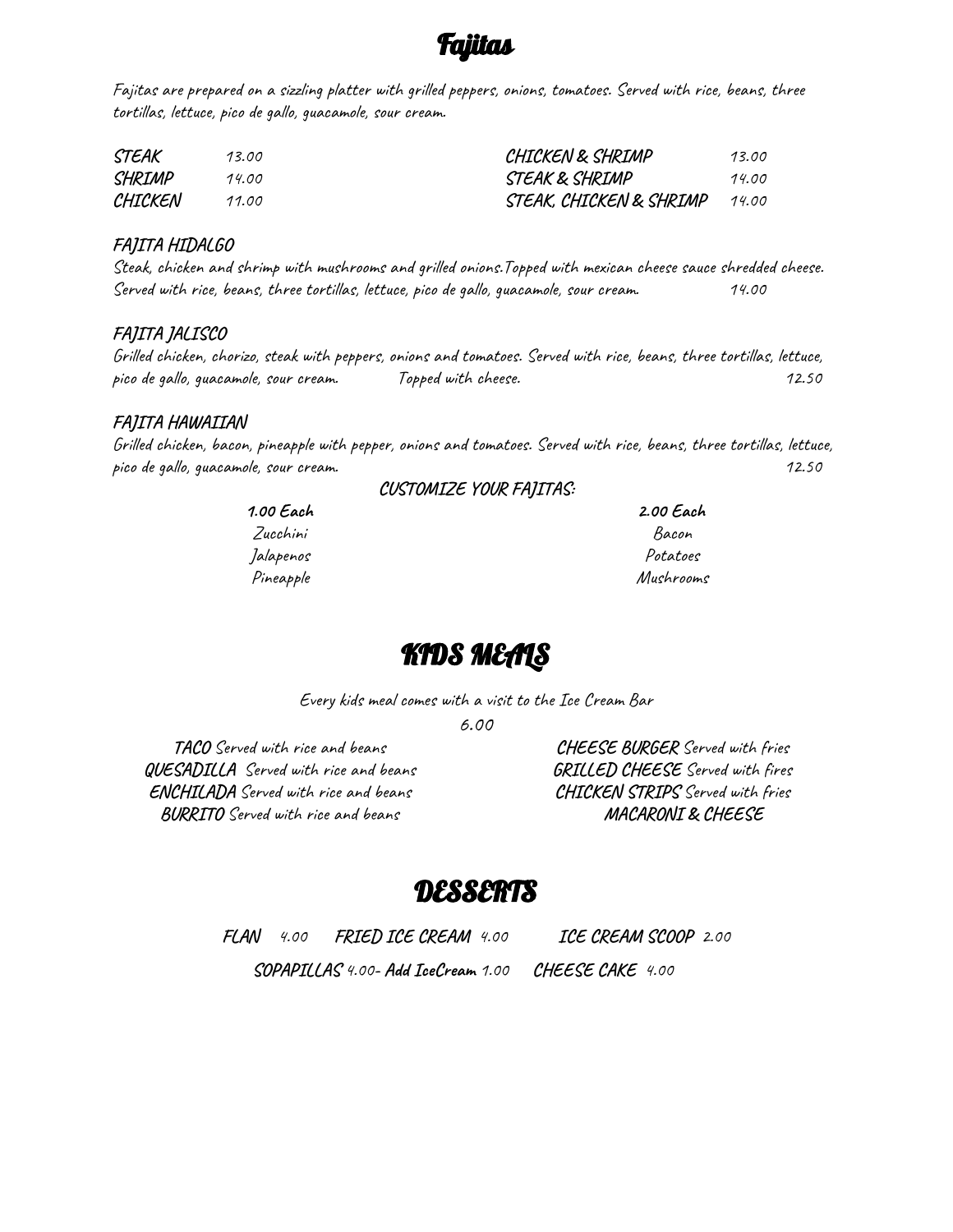# MAKE YOUR OWN COMBO

**Choose two of your favorites- all plates served with side of rice and beans.**

**1. TOSTADA 4. BURRITO**

**7. QUESADILLA**

- **2. CHILE RELLENO 5. TAMAL**
- **3.ENCHILADA 6. TACO**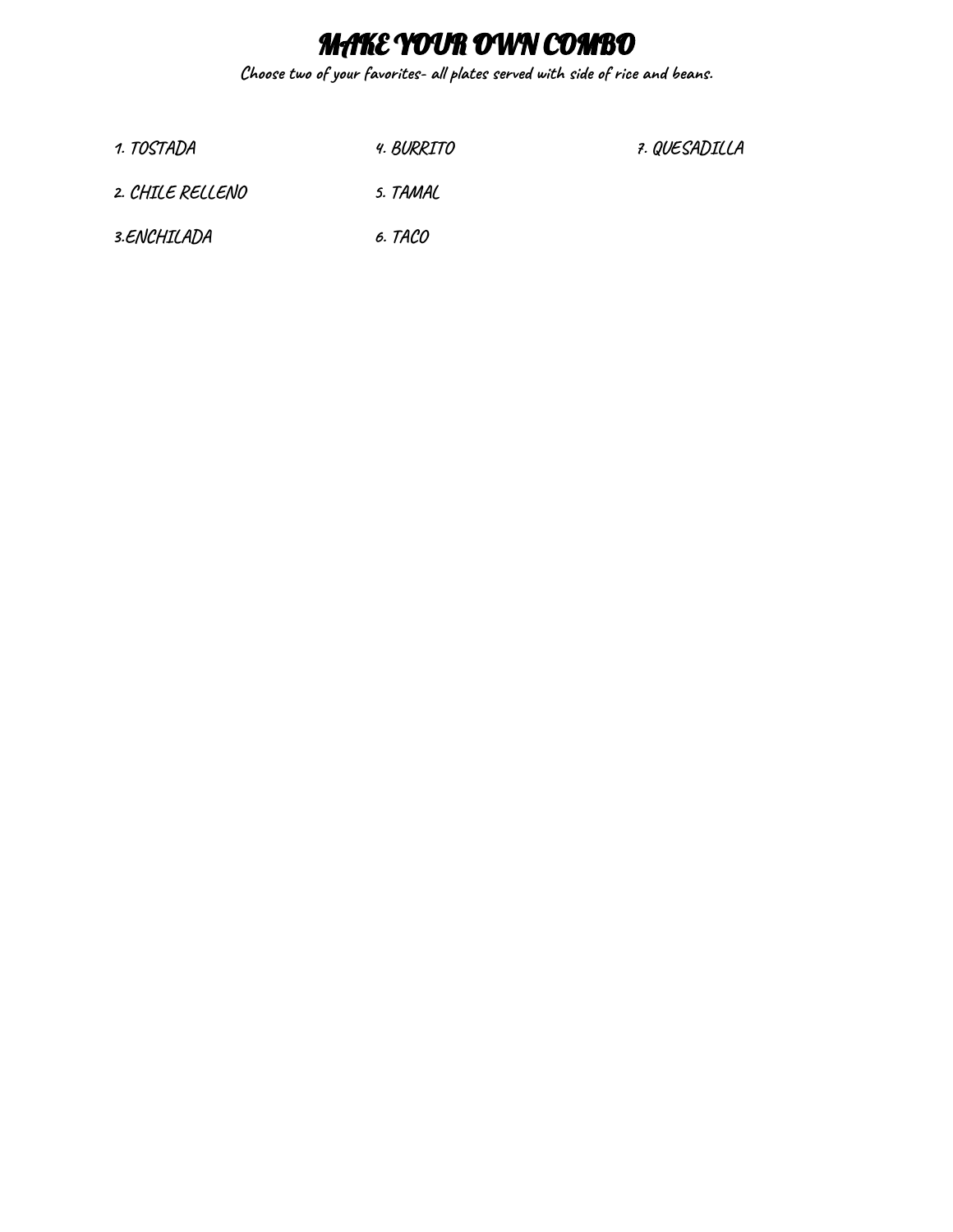# **SPECIALTIES**

### **CHORIPOLLO**

Marinated grilled chicken strips cooked with chorizo & topped with cheese sauce. Served with rice, lettuce, cheese, guacamole, pico de gallo, tortillas 11.50

### **POLLO HIDALGO**

Marinated chicken breast grilled with onions or mushrooms. Topped with cheese sauce. Served with rice, lettuce, pico de gallo, cheese, guacamole, tortillas 11.50

### **SPINACH CHICKEN**

Tender grilled chicken breast smothered in our creamy cheese & spinach sauce. Served with pico de gallo, rice, beans 11.50

# **CHIPOTLE CHICKEN**

Tender grilled chicken breast topped with chipotle cream sauce. Served with rice and vegetables 11.50

# **CHICKEN JALISCO**

Tender grilled chicken breast topped with sauteed mushrooms with jalapeno cream sauce, dash of jose cuervo tequila. Served with white rice and fresh salad

### **CARNE AZADA**

13.00

8oz thin sirloin steak marinated & grilled. Served with rice, beans, lettuce, pico de gallo guacamole, jalapenos and tortillas 13.00

# **CHILE COLORADO**

Grilled chunks of sirloin steak simmered in a red chilli sauce. Served with rice, beans and tortillas 11.00

# **\*STEAK MEXICANO**

12oz T-bone steak grilled to your liking. Topped with grilled onions, tomatoes, serrano peppers. Served with rice, beans and tortillas 15.00

# **MOLÉ POBLANO**

Grilled chicken topped with mole poblano. Served with rice and salad 12.50

# **\*STEAK RANCHERO**

12oz T-bone steak grilled to your liking. Smothered with our special spicy sauce. Served with rice, beans and tortillas 14.00

### **EL SUPER PLATO**

Grilled chicken breast, grilled steak & grilled shrimp wrapped with bacon. Served with rice, beans, guacamole, pico de gallo, jalapenos and tortillas 15.00

### **CARNITAS**

Braised pork shoulder. Served with rice, beans, lettuce, pico de gallo, guacamole, jalapenos and tortillas 12.00

# **CHILE VERDE**

Braised pork simmered in a green chilli sauce. Served with rice, beans and tortillas 11.00

# **POLLO POBLANO**

Poblano chile filled with seasoned chicken, then breaded and cooked until crunchy. Served with cheese sauce and rich enchilada sauce, then topped with cheese, pico de gallo, rice and beans 11.00

# **TACOS AL CARBON**

Two grilled steak tacos, fresh cilantro and onion. Served with pinto beans and tomatillo hot salsa

### 11.00

# **TACOS AL PASTOR**

Two Grilled marinated pork, sweet onions, pineapple, fresh cilantro and onion. Served with rice, beans and tomatillo hot salsa 11.00

# **TACOS DE CARNITAS**

Three braised pork, pico de gallo, avocado, cilantro and queso fresco. Served with pinto beans and tomatillo hot salsa 12.00

**CHIMICHANGA-** Flour tortilla stuffed with choice of chicken or beef, deep-fried to a golden brown covered in cheese sauce with lettuce, sour cream, guacamole and pico de gallo. Served with rice and beans 10.00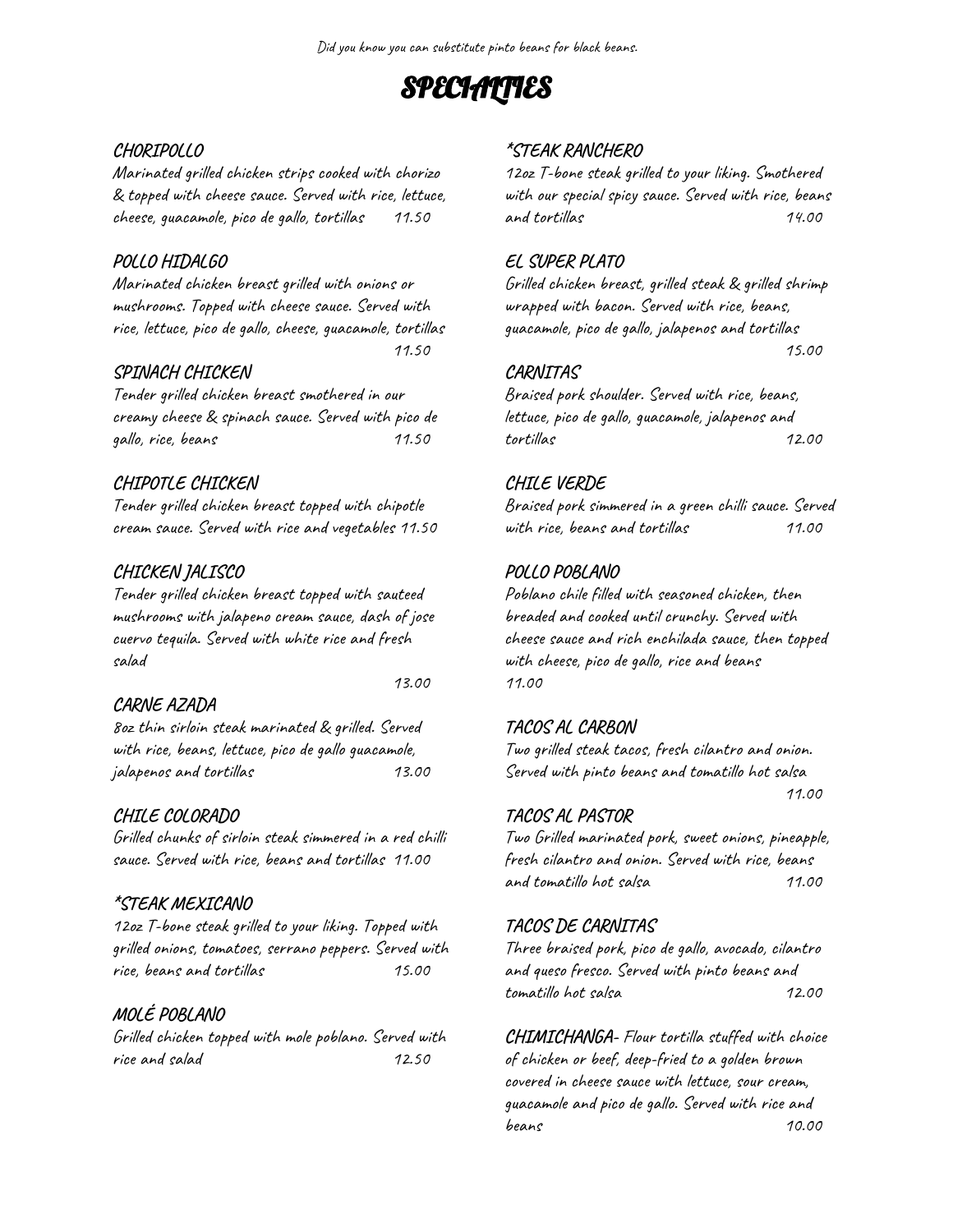# **MARGARITAS**

### **ORIGINAL**

Fresh squeezed lime shaken with exotico 100% blue agave tequila, orange liqueur, triple sec. Served with table side in a shaker 9.00

### **PATRON**

Patron silver tequila, patron citronge, fresh citrus juices. Served on the rocks 10.00 **GOLD**

Sauza hornitos reposado tequila, triple sec, orange liqueur, sweet and sour mix, a splash of OJ 8.00 **CRANBERRY RITA**

Sauza hornitos reposado tequila, triple sec, sweet and sour, a splash of cranberry juice 8.00

# **PRESIDENTE**

Presidente brandy, triple sec, orange liqueur, margarita mix, orange juice 8.00

#### **HOUSE**

Juarez gold tequila, triple sec and sour mix. Served on the rocks 4.50

### **CORONARITA**

Jose cuervo gold tequila, triple sec and fiesta margarita mix served frozen or on the rocks infused with coronita beer  $8.50$ 

### **BLUE**

Sauza blue silver tequila, blue curacao, triple sec, orange liqueur, fiesta margarita mix, a splash of orange juice 8.00

# **PINA MARGARITA**

Gold tequila, triple sec, margarita mix, tajin, pineapple juice. Served on the rocks 9.00

### **WATERMELON RITA (**seasonal)

Sauza silver tequila with fresh watermelon juice and triple sec, orange liqueur, and margarita mix. Served on the rocks 8.00

### **SKINNY MARGARITA**

Gold tequila, agave nectar,lime, orange juice. Served on the rocks 8.00

### **POMEGRANATE MARGARITA**

Sauza hornitos tequila with pomegranate juice, triple sec, and margarita mix. Served on the rocks 8.00 **FROZEN MARGARITA**

Gold tequila, triple sec and our fiesta mix perfected by machine **LIME STRAWBERRY** 6.50 **MANGO PEACH RASPBERRY**

# **COCKTAILS**

| MANGORITA                    |                                                       |                                                       |
|------------------------------|-------------------------------------------------------|-------------------------------------------------------|
|                              | Our original frozen mango margarita spiced with       |                                                       |
| fruit seasonings             |                                                       | 7.50                                                  |
| PALOMA                       |                                                       |                                                       |
|                              | Julio silver, grapefruit soda, fresh lime juice, salt |                                                       |
|                              |                                                       | 8.00                                                  |
| PIÑA COLADA                  |                                                       |                                                       |
|                              | Bacardi supreme light rum, bacardi gold, coconut      |                                                       |
| cream and pineapple juice    |                                                       | 7.00                                                  |
| MOJITO                       |                                                       |                                                       |
|                              | Bacardi superior rum, fresh lime juice, agave nectar  |                                                       |
| and fresh mint               |                                                       | 8.00                                                  |
| MICHELADA                    |                                                       |                                                       |
|                              |                                                       | Your choice of beer prepared with tomato juice, fresh |
| lime juice sauces and spices |                                                       | 6.99                                                  |
| CANTARITO                    |                                                       |                                                       |
|                              | Sauza tequila, orange and pineapple tidbits, cherries |                                                       |
| and grapefruit soda          |                                                       | 9.00                                                  |
| DRAFT BEER AVAILABLE         |                                                       | 4.00                                                  |
| (ask waiter for details)     |                                                       |                                                       |
| <i>DOMESTIC BEER</i>         |                                                       | 3.50                                                  |
| Bud Light                    | Coors Light                                           | Budweiser                                             |
| Miller Light                 | Michelob Ultra                                        | Bush Light                                            |
| O' Doul's                    |                                                       |                                                       |
| IMPORTED BEER                |                                                       | 4.00                                                  |
| Corona                       | Corona Light                                          | Corona Premier                                        |
| XX Amber                     | XX Lager                                              | Negra Modelo                                          |
| Modelo Especial Tecate       |                                                       | Sol                                                   |
| Victoria                     | Pacifico                                              |                                                       |
|                              |                                                       |                                                       |
| COCA-COLA SOFT DRINKS        |                                                       | 2.50                                                  |
| Coca-cola                    | Cherry Coke                                           | Diet Coke                                             |
| Coke Zero                    | Sprite                                                | Orange Fanta                                          |
| Pibb Xtra                    | Mellow Yellow                                         | Lemonade                                              |

**AGUAS FRESCAS** 2.50

**Horchata Jamaica** (refill for 1.00) **JARRITOS** 2.50 **(MEXICAN BOTTLED POP) Strawberry Grapefruit Pineapple Tamarind Mango Lime**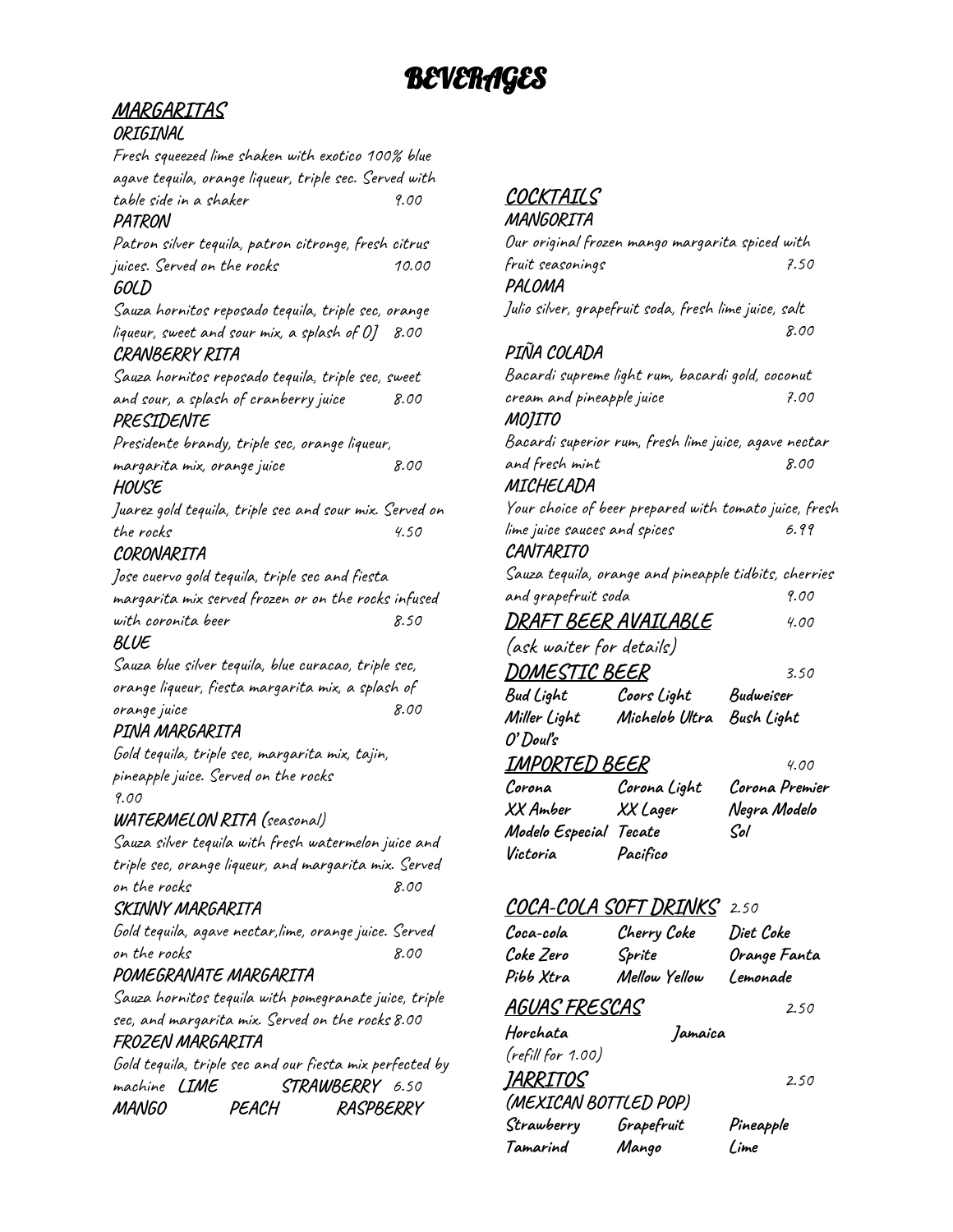Did you know you can substitute pinto beans for black beans.

# LUNCH SPECIALS

**1. BURRITOS CHEESE STEAK-**Two steak burritos smothered with cheese sauce and served with rice, lettuce, tomato, and cheese. 8.50

**2. FAJITAS -**Fajitas are prepared on a sizzling platter with grilled peppers, onions, tomatoes. Served with rice, beans, three tortillas, lettuce, pico de gallo, sour cream. **CHICKEN** 8.00 **STEAK** 9.00 **MIX** 9.00

**3.SPEEDY GONZALEZ-** One enchilada, one taco. Served with rice and beans. 6.99

**4. POLLO HIDALGO-**Marinated chicken breast grilled with onions or mushrooms. Topped with cheese sauce. Served with rice, lettuce, pico de gallo, cheese, and tortillas. 10.00

**5.CHILLAQUILES-** Tortilla chips cooked with salsa and chicken. Topped with cheese. Served with rice and salad. 8.50

**6. CHORI POLLO-** Marinated grilled chicken strips cooked with chorizo & topped with cheese sauce. Served with rice, lettuce, cheese, guacamole, pico de gallo, tortillas. 10.00

**7. BURRITO CALIFORNIA-** Flour tortilla with rice, pinto beans, lettuce, sour cream, pico de gallo, cheese, choice of meat. Smothered with cheese sauce **CHICKEN** 9.00 **STEAK** 10.00

**13. HUEVOS CON CHORIZO-** Two scrambled eggs with chorizo, mexican sausage. Served with rice and beans. 9.00

**8. CHIMICHANGA-** Flour tortilla stuffed with choice of chicken or beef, deep-fried to a golden brown covered in cheese sauce with lettuce, sour cream, and pico de gallo. Served with rice and beans 8.00

**9. BURRITO CLASSICO-** Flour tortilla stuffed with your choice of ground beef or pulled chicken. Topped with mild red sauce, cheese, lettuce, sour cream, tomato. Served with rice and beans 8.00

**10. QUESADILLA FAJITA-** A grilled flour tortilla stuffed with cheese and your choice of grilled chicken or steak. Served with sour cream and pico de gallo. **CHICKEN** 8.00 **STEAK** 9.00

**11. FLAUTAS-** Two rolled flour tortillas stuffed with chicken or beef , deep fried. Served with rice and side salad. 8.00

**12. HUEVOS RANCHEROS-** Two eggs mexican style, with ranchero sauce. Served with rice and beans. 8.00

**14. TACO SUPREME-** Two crispy flour tacos stuffed with your choice of beef or chicken, lettuce, cheese, sour cream and tomatoes. Served with rice and beans.  $8.50$ 

**15. BURRITO VERDE-** Flour tortilla rolled and stuffed with carnitas(slow fried pork), chili verde sauce, white rice and whole pinto beans. Smothered in our chili verde sauce and topped with queso Chihuahua. 9.00

# LUNCH COMBOS

### 7.00

**1.TOSTADA, CHILE RELLENO, ONE TACO 2. BURRITO, RICE AND BEANS 3. ENCHILADA, RICE AND BEANS 4.QUESADILLA, RICE AND BEANS**

**5. TWO TACOS, RICE OR BEANS 6. TAMAL, RICE AND BEANS 7. CHILE RELLENO, RICE AND BEANS 8. CHALUPA, TACO, RICE OR BEANS**